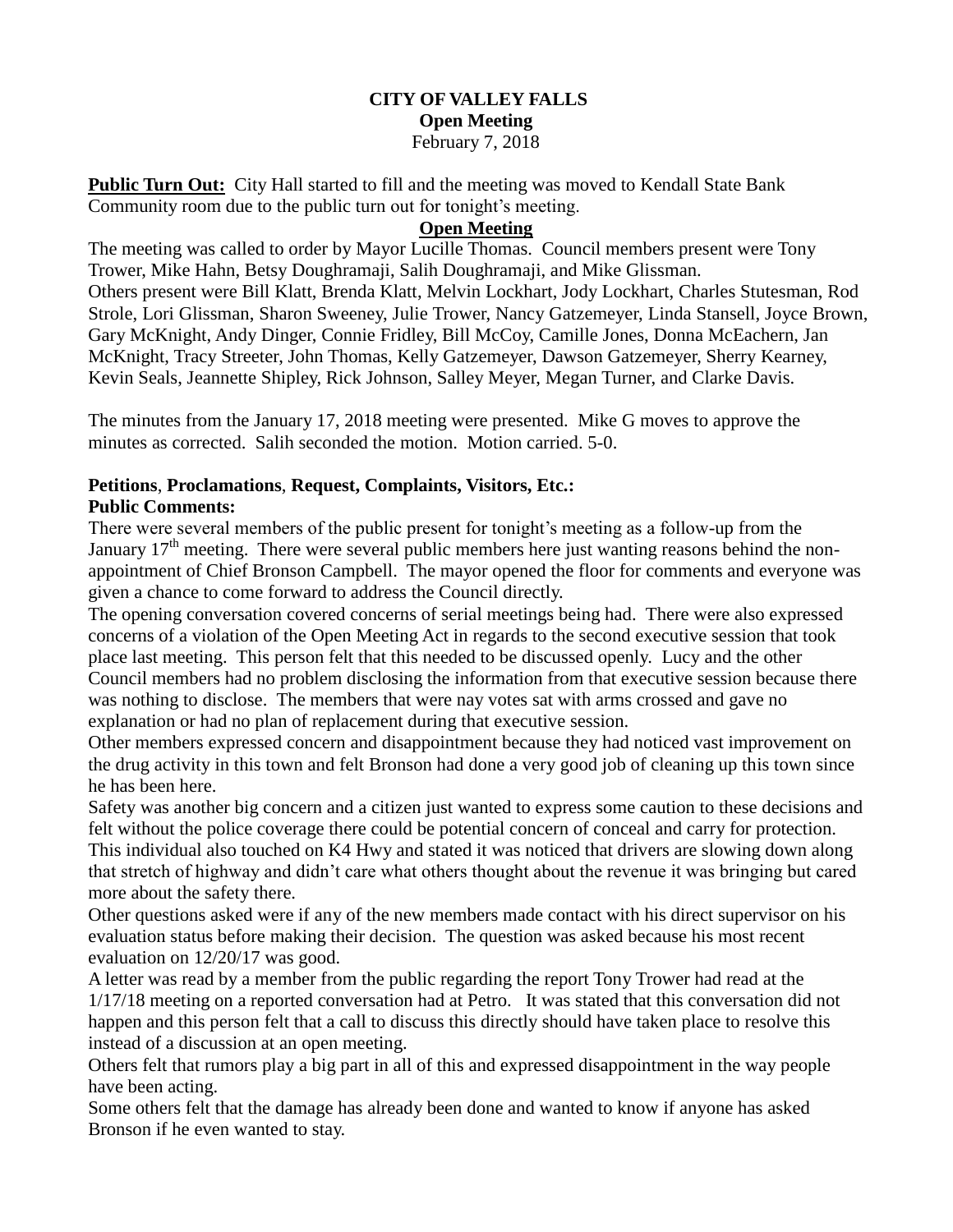Salih explained his view and tried to answer to some of this. He stated his decision was based on wanting a change in direction for the Police Department. It was a philosophical change in mind and stated he wanted to see less of the "heavy handed way" of policing. He accepts that Bronson is still our Chief of police and wants to keep things moving forward. He does not want this to affect other City business and wants to keep things moving. He stated that if Bronson could present a short synopsis each meeting that would help give him a better understanding of things that are going on with our Police Department.

Mike G. stated that his decision was based, and has always been based, on whether we were getting our money's worth or not.

Betsy stated that if there was a vote tonight that her vote would still be the same. She says she has been approached by 10 times the amount of people present here tonight and they were thanking her for her nay vote.

It was reported that our Police department handled 1,593 calls for service in 2017. The Mayor states that these guys are working really hard and strongly stated that the agenda item to reappoint Bronson will be on every agenda until it gets resolved.

Jo Tichenor Public Comment: Jo was here on concerns with our Trash Company Waste Management and a letter she had received on some overage charges with her trash. These letters are in relation to all Commercial accounts and items that exceed the size of the container. The letter showed pictures of each incident that occurred and a \$90 charge that was assessed for each incident. A solution to avoid these charges in the future and recommended by Waste Management is to up size to a bigger container or add an additional 96gal tote. This was an amendment to our contract. Denise suggested getting Ammon Taylor, our Waste Management contact, here to discuss this topic with the Council directly. Denise will make contact and set up a time for him to come.

\*Jo also touched on the trash and debris at the Barnes Addition. She has been picking up items including pieces of insulation and old face mask out of the ditch there.

\*One final subject Jo brought to the Council was the dissatisfaction of the chip and seal work the County completed this last summer on their roads they service here in town. It seemed to be more dusty then normal and made a mess of things here in town. She felt there wasn't a great response when calling to the County for solutions to correct the problem of the dust.

#### **Committee Reports:**

**Administrative:** Written report presented.

 **Water/Sewer:** The annual water loss report shows a 13% loss this year. This is within the acceptable limits with KDHE.

\*There was a water leak repaired at 506 Linn St.

**Street/Alley:** Salt has been ordered.

 \*The dump truck goes into Bill Heinen's shop tomorrow for the injector to be replaced. Paul reports it should be in the shop about 1 ½ days for the repairs.

## **Parks/Pool: Fire board: Police: Health Code:**

**VFEDC:** Salih reports that the VFEDC has met with Pam Anderson. She continues to update the businesses listings and the County web site. Pam continues work on a strategic plan for the County. A short discussion was had about the Business District sign and refinishing that sign. Lucy reports it has been addressed at Chamber and Paul Burghart will get the sign taken down because Megan Turner is going to repaint the sign.

**Swimming Pool:** The committee got together and did a walkthrough of supplies on items needed for the new pool. It looks like a new deep freezer and refrigerator will